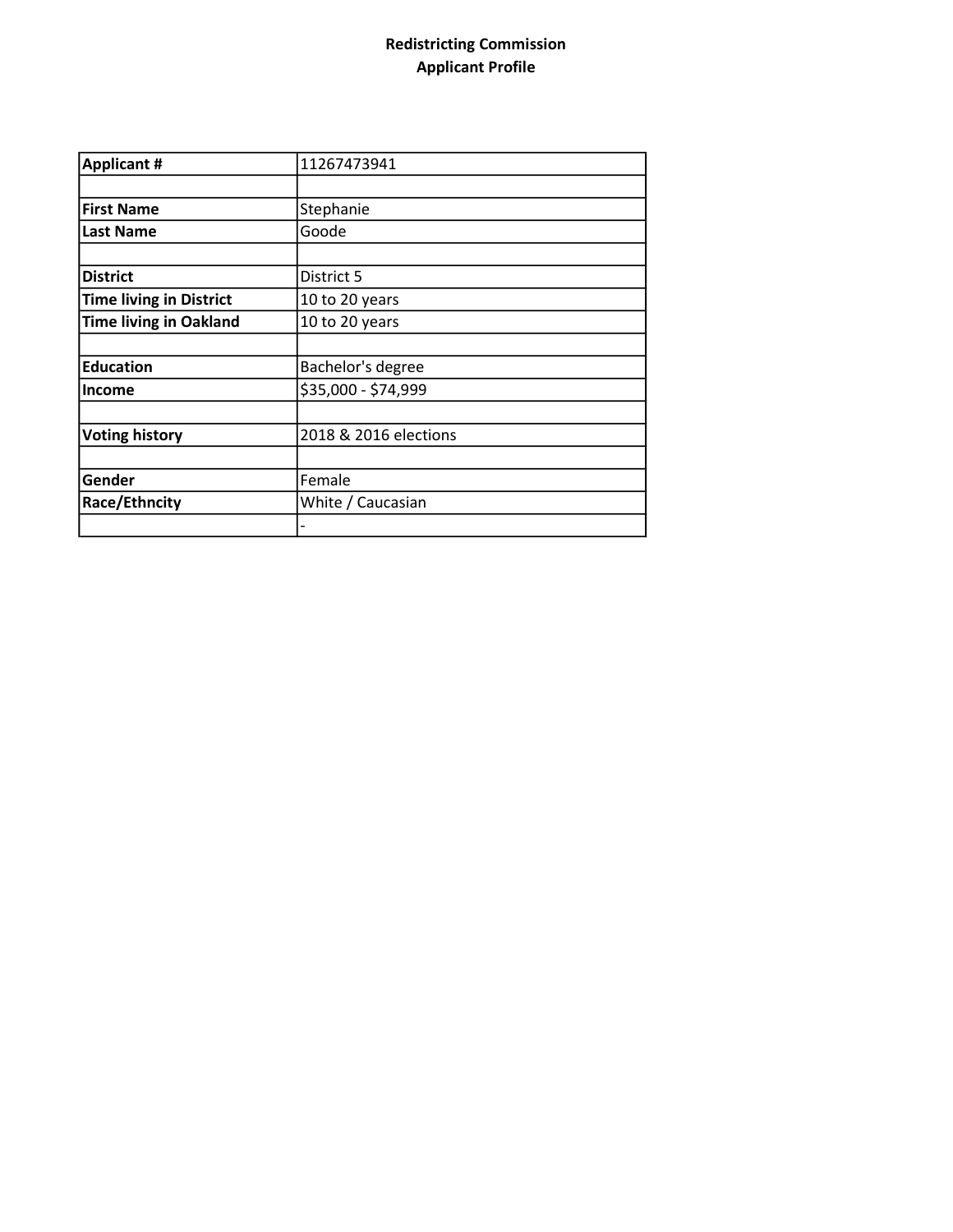## **Supplemental Questionnaire**

Your response to each of the mandatory following questions is limited to no more than 500 words. Please type in the space provided for each question.

\*1. Why do you wish to serve on the Commission and why do you think the work of the Commission is important?

When I received the email with the link to apply to the Commission, I did not hesitate to consider. I realized it would be an incredible opportunity to learn intensely about something I've been interested in: (re)districting and its effects on direct representation and democracy. I support citizen populated commissions that provide oversight and collaboration and connection with their local government. I think the Redistricting Commission is a great mechanism for bringing Oaklanders together from all over the city to, perhaps, create a new picture of Oakland that represents its rich and complex identities. Oakland deserves its voices to be mutually heard and mutually respected.

\*2. Explain what it means to be impartial and describe your ability to exercise impartiality.

Practicing impartiality is a choice to take action – making an important decision that may not have occurred to you at first – and a choice to accept guidance – to open oneself to new thinking and problem solving. To be impartial requires learning from different perspectives and ways of thinking and it requires the application of learning from those perspectives. I believe this comes from being present and vulnerable. This is challenging especially in the noise of our current society.

I am a defender and promoter of the power of words and I believe how we put our words together and deliver them to others represents our intentions and our values. I don't know how many words the Commission is charged to produce, but I am familiar with the map of Oakland divided into districts. I think that map speaks thousands of words as will the next map.

\*3. The Commissioners will need to work collaboratively in redrawing district boundaries. Provide an example from when you had to set aside your own self-interest to achieve a common goal.

I think it is difficult to acknowledge that self-interest can interfere with collaboration, since it often is a motivator to get things done. We are awash in a stereotype of self-interest. The first step to minimizing or put aside this self-interest is to acknowledge the common goal. The definition of that goal is a huge step in realizing "we are all in this together".

I've been fortunate to participate in a lot of group ventures, but more so have I been involved in creative and business joint ventures where two people have to give it their all in order to come out equally successful and satisfied. My favorite memories involve the struggle to achieve, the impatience of doing, the pain of compromise with an end result of immense success: an early website design venture, a design store, a pizza pop-up, commercial fishing, building and re-building my home.

\*4. All Commissioners must demonstrate an understanding of and appreciation for Oakland's diversity. Describe your knowledge of and appreciation for Oakland's people and places, and how this will enhance your work as a commissioner.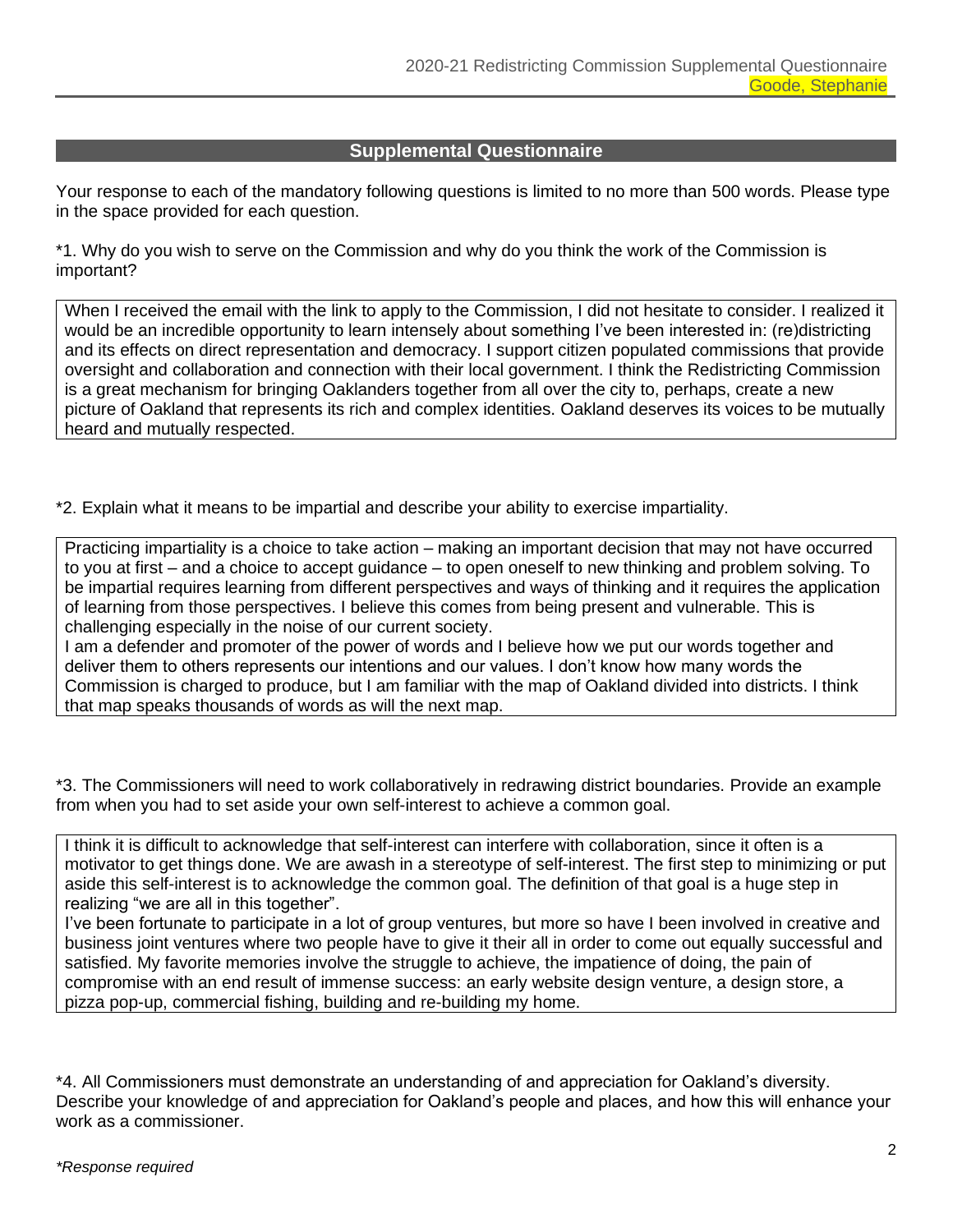I arrived in Oakland in the fall of 2000. I had visited the Bay Area several times prior, the first time in 1991. I thought I would live in San Francisco but the booming economy (and the willingness of a close friend) planted me in Oakland. I've been in Jingletown ever since. My friends and neighbors represent a lot of the spectrum of Oakland's diversity and I am grateful for the unique experiences and relationships I have. Granted, I've acquired and encountered negative experiences via crime, violence, loss, death and discrimination. Through many of these events, I have witnessed incredible sorrow (and support), anger (and love), frustration (and resilience), and so much more. I know Oakland is a special place. The existence of the Redistricting Commission is proof of the Town's collective willingness to put power in the hands of the people. A successful Redistricting Commission should provide an example for other, future citizen-led groups with direct liasion to the city and county governments. I have the trust of my neighbors and would work with this in mind.

\*5. Provide an example from when you faced a complex question or situation. What problem solving skills did you use to solve it?

The first example that comes to me is my experience as a cancer patient. The complexity seemed to reveal itself at the very beginning; how do I want to choose to make myself healthy and live. Once I made my decision to take a certain path of treatment, the details of execution started to fall into place quickly. I did quality research (vetting sources as much as possible), documented every medical visit, charted my medications and supplements, started a blog to communicate with my loved ones, measured by success based on how I felt and adjusted diet and complementary treatments as necessary. These tools – and the support of friends and family - helped me make decisions and they contributed to my wellbeing as well as to my overall success during treatment.

My professional work involves problem solving on a regular basis – I am trained as an architect working in information technology. I am a diehard notetaker, documentarian, scribbler.

\*6. Describe any professional, social, political, volunteer, community activities, and/or causes in which you have been involved or that you have financially supported. If you do not have any activities to report, type N/A in the space provided.

More than 5 years ago, I started a "salon" that brought together people for discussion once a month (and later every 2-3 months). The format included two casual presentations followed by discussion. There was a short break between the two. Nobody in attendance knew in advance of the speakers or topics. We talked on a Tuesday evening, over dinner. I would document each event in a giveaway 'zine. In the past few years, I have been supportive of Community Democracy Project. I have participated in past group meetings and I hosted an early fundraiser at my home. They are a great group of people who strongly believe in the power of the people.

*Additional Information (Optional)*